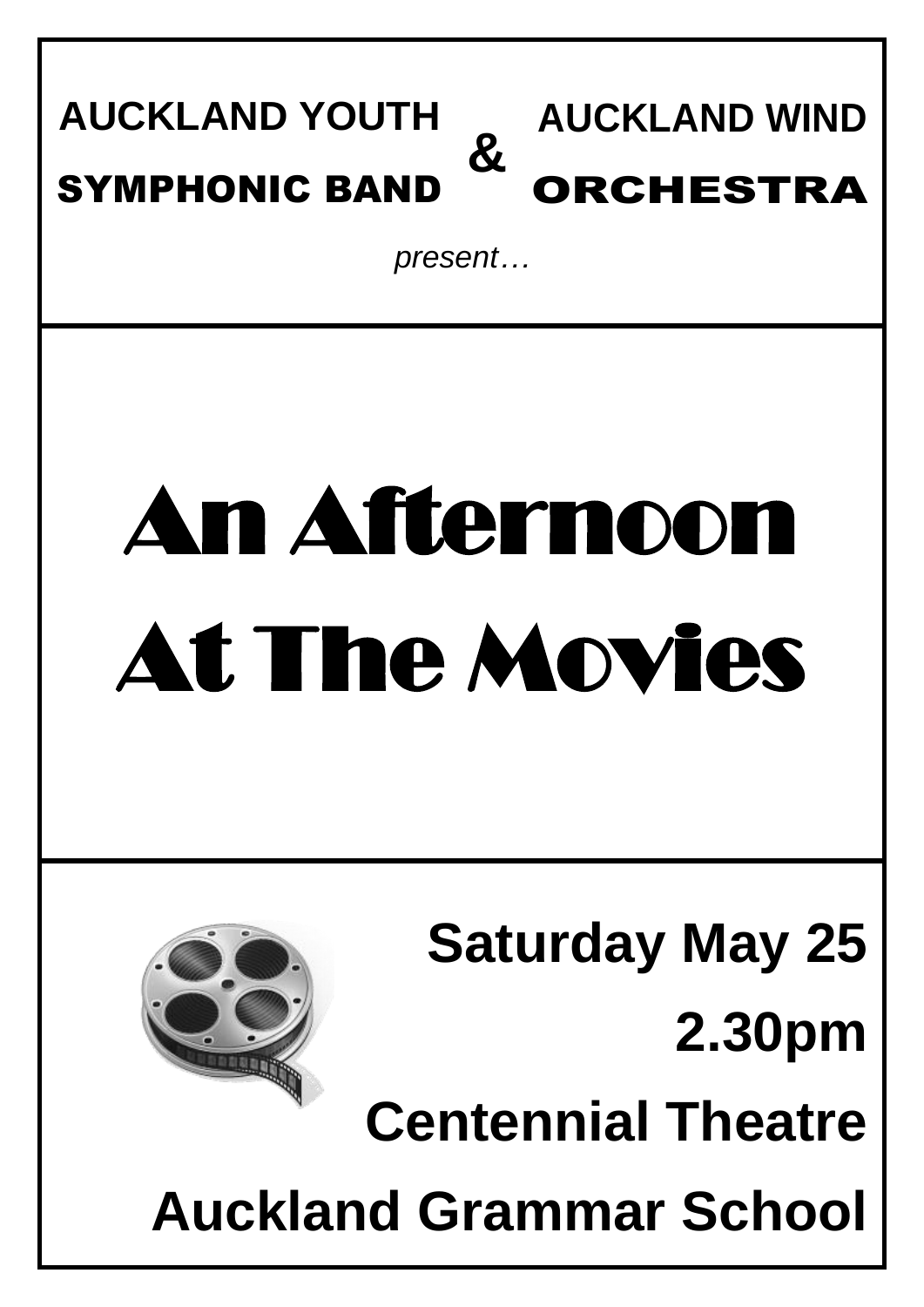# **AUCKLAND YOUTH SYMPHONIC BAND**

## *The Lion King*

Hans Zimmer, Elton John & Tim Rice arr. Paul Lavender

#### *Mamma Mia*

Benny Andersson, Stig Andersson & Bjorn Ulvaeus arr. Roy Phillipe

## *The Wizard of Oz*

Harold Arlen & E. Y. Harburg arr. James Barnes

## *Beauty & the Beast*

Alan Menken & Howard Ashman arr. Willy Hautvast

# *Mary Poppins*

Richard & Robert Sherman arr. Ted Ricketts

#### *Oliver*

Lionel Bart arr. Ted Ricketts

# **INTERVAL**

Refreshments available in the foyer

# **FUTURE DATES**

#### **AWO "Folk Dances" Concert**

Sunday August 24, 2.30pm @ University of Auckland School of Music Theatre

#### **AWO "Chamber Winds" Concert**

Sunday September 28, 2.30pm @ Mt Albert Methodist Church, Mt Albert

#### **AWO Christmas Concert with St Andrew's Big Band**

Saturday December 13, 7.00pm @ St Andrew's Church, Howick

# **THANK YOU!**

Epsom Girls Grammar Music Dept. (HOD: Peter Thomas)

Pakuranga College Music Dept. (HOD: Mike Young)

Harold Merriman (AWO MC)

All our friends & supporters – join the supporters list by emailing janine.holden@gmail.com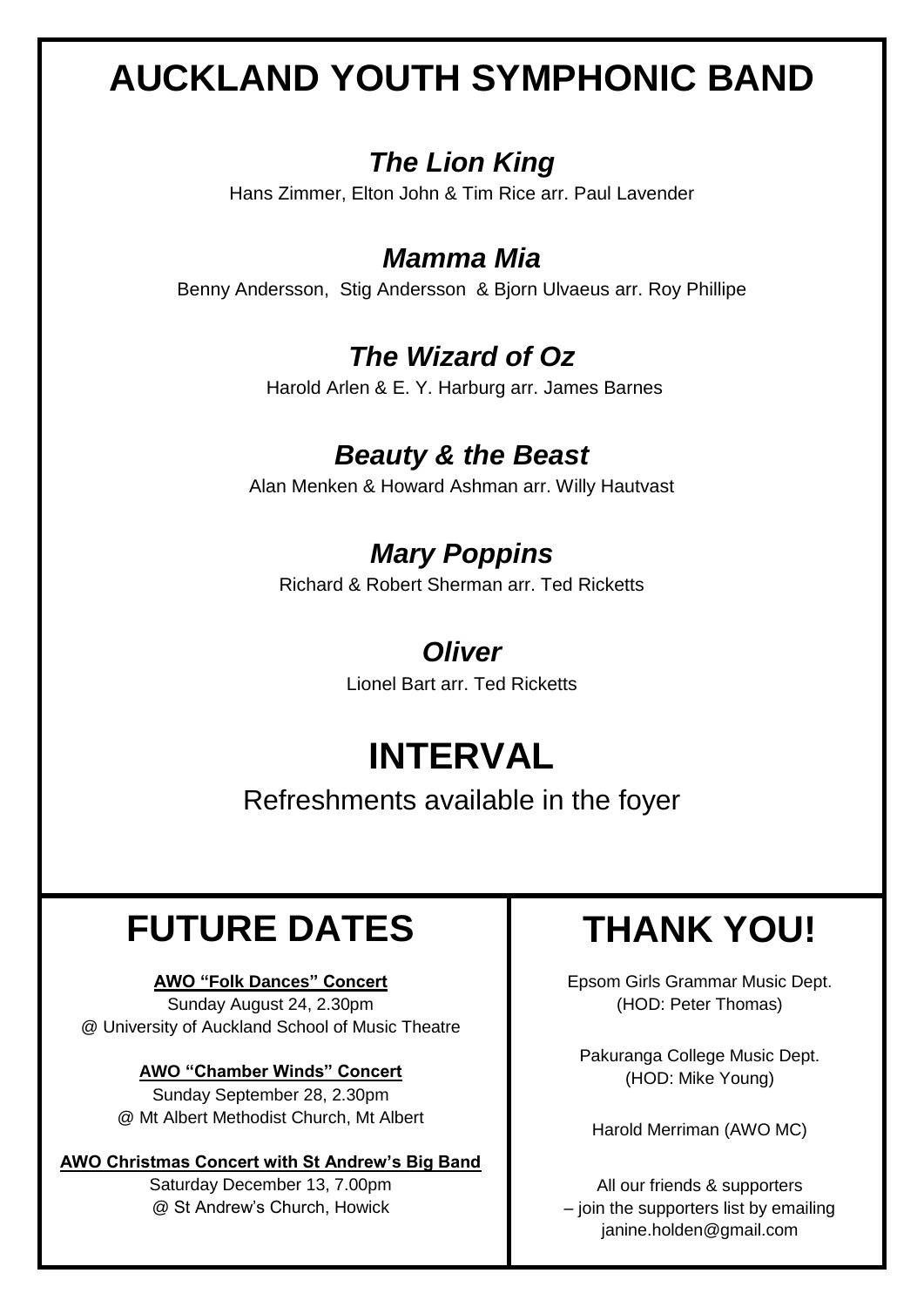# **AUCKLAND WIND ORCHESTRA**

## *The Lord of the Rings*

Howard Shore arr. Jack Bullock

### *The Sorcerer's Apprentice\**

Paul Dukas arr. James Curnow

## *Crouching Tiger, Hidden Dragon*

Tan Dun arr. Michael Brown

## *Chorale from the 'Organ Symphony'*

Camille Saint-Saëns arr. Maurice Gardner

# *Somewhere from 'West Side Story'*

Leonard Bernstein & Stephen Sondheim arr. Jay Bocook

## *Frozen*

Lopez arr. Sean O'Laughlin

## *Harry Potter Symphonic Suite*

John Williams arr. Robert W. Smith

# *\*GIVE THE GIFT OF MUSIC!*

Today the Auckland Wind Orchestra is proud to present *The Sorcerer's Apprentice* by Paul Dukas (arranged by James Curnow) as part of our "An Afternoon at the Movies" programme. The purchase of this work was made courtesy of a donation by **The Wayne Robinson Estate**. If you are interested in sponsoring the purchase of a new work to help us build our library and promote wind music please contact AWO Musical Director Hamish Arthur on 534 9624 or email: arthurfamily@gmail.com - Thank you.